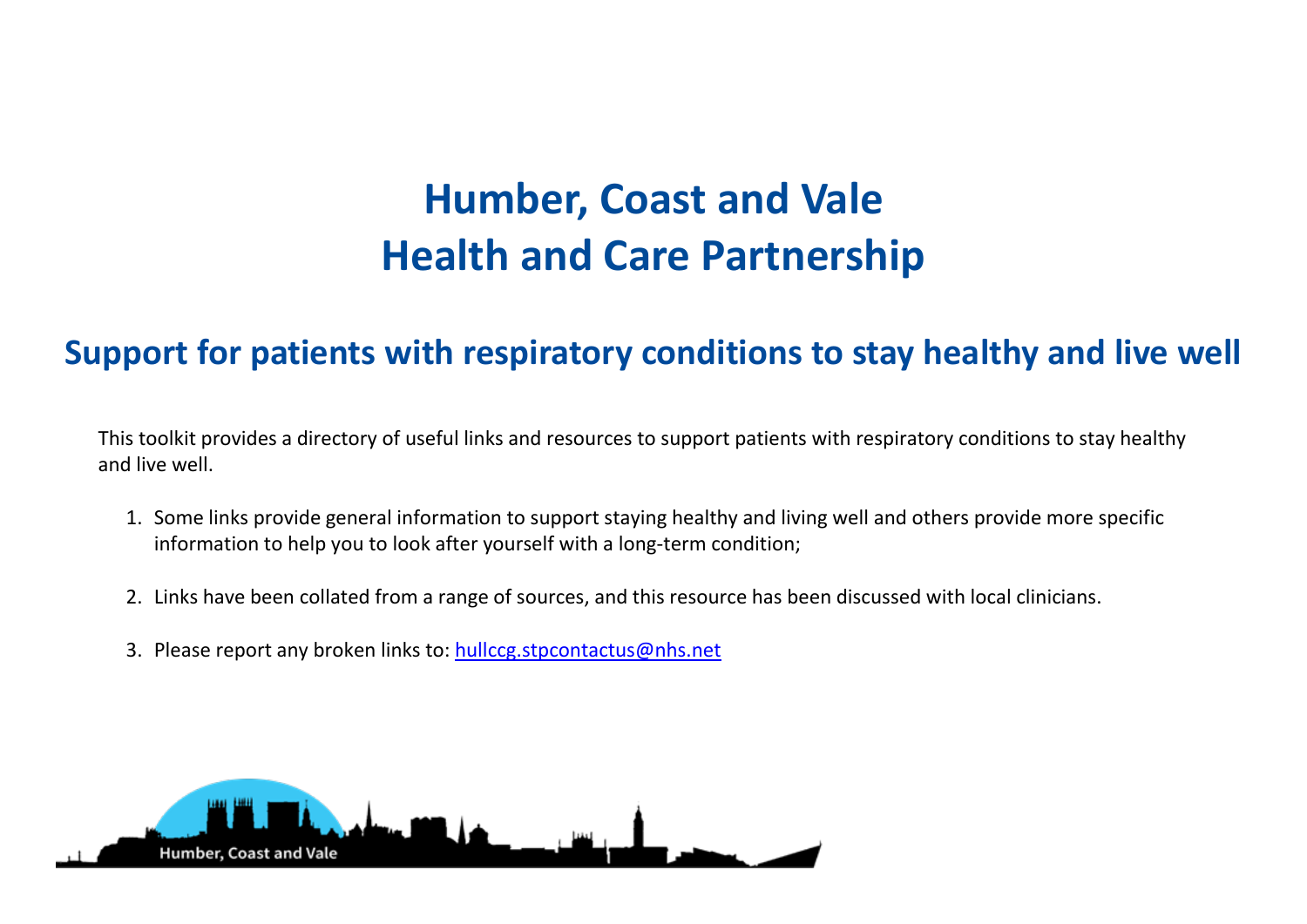| <b>Respiratory Diseases (Asthma and COPD)</b><br><b>Patient Education and Self-management resources</b> |                                                  |                                                                                                             |  |
|---------------------------------------------------------------------------------------------------------|--------------------------------------------------|-------------------------------------------------------------------------------------------------------------|--|
| <b>Condition / Subject</b>                                                                              | <b>Title (Produced By)</b>                       | <b>Links</b>                                                                                                |  |
| <b>Asthma</b>                                                                                           | 14-19-year olds support for managing asthma      | https://wessexahsn.org.uk/projects/43/owning-my-asthma-14-19-year-<br>olds-enhanced-self-management         |  |
|                                                                                                         | Asthma action plan                               | https://www.asthma.org.uk/globalassets/health-<br>advice/resources/adults/adult-asthma-action-plan.pdf      |  |
|                                                                                                         | Asthma action plan for children                  | https://www.asthma.org.uk/globalassets/health-<br>advice/resources/children/child-asthma-action-plan.pdf    |  |
|                                                                                                         | Asthma and emotional support                     | https://www.asthma.org.uk/advice/manage-your-asthma/emotional-<br>support/                                  |  |
|                                                                                                         | Asthma and my child stay well guide              | https://www.asthma.org.uk/globalassets/health-<br>advice/resources/children/asthma-and-my-child-booklet.pdf |  |
|                                                                                                         | Asthma and pregnancy                             | https://www.asthma.org.uk/advice/manage-your-asthma/pregnancy/                                              |  |
|                                                                                                         | Asthma attack risk checker                       | https://www.asthma.org.uk/advice/manage-your-asthma/risk/                                                   |  |
|                                                                                                         | Asthma care for children and young people videos | https://www.healthylondon.org/resource/london-asthma-toolkit/parents-<br>and-carers/film/                   |  |

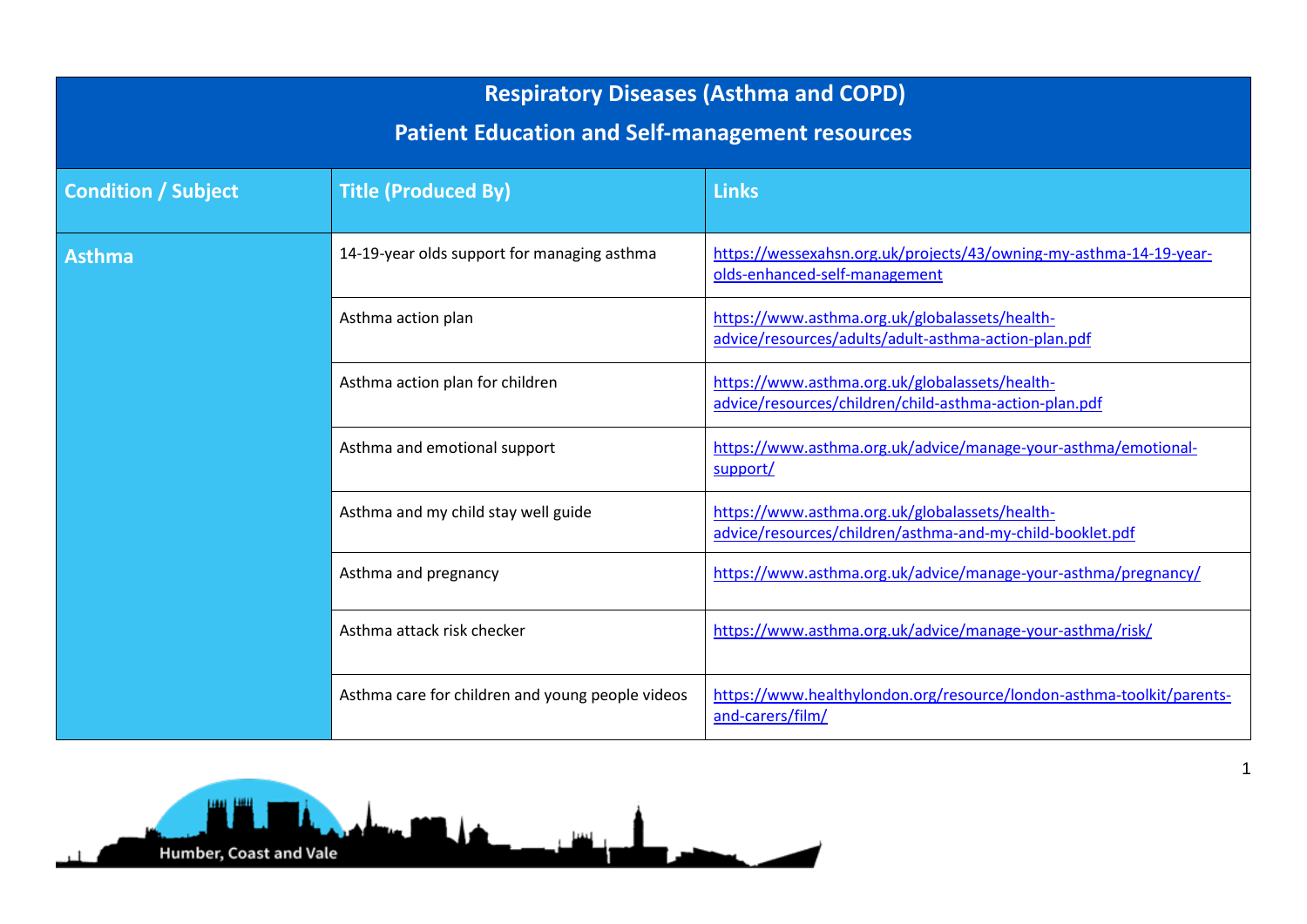|                       | Asthma inhalers patient decision aid (NICE)    | https://www.nice.org.uk/guidance/ng80/resources/inhalers-for-asthma-<br>patient-decision-aid-user-guide-pdf-6727144574 |
|-----------------------|------------------------------------------------|------------------------------------------------------------------------------------------------------------------------|
|                       | Asthma inhaler videos                          | https://www.asthma.org.uk/advice/inhaler-videos/                                                                       |
|                       | Asthma overview (NHS)                          | https://www.nhs.uk/conditions/asthma/                                                                                  |
|                       | Asthma toolkit                                 | https://www.healthylondon.org/resource/london-asthma-toolkit/parents-<br>and-carers/                                   |
|                       | Children's fun asthma comic                    | https://www.healthylondon.org/wp-<br>content/uploads/2017/10/Asthmanautssingle2.compressed.pdf                         |
|                       | How to manage asthma symptoms if getting worse | https://www.asthma.org.uk/advice/manage-your-asthma/getting-worse/                                                     |
|                       | Quit smoking to help manage your asthma        | https://www.asthma.org.uk/advice/manage-your-asthma/quit-smoking/                                                      |
|                       | Support to manage asthma for young people      | https://www.asthma.org.uk/advice/manage-your-asthma/young-people/                                                      |
| <b>Breathlessness</b> | About shortness of breath                      | https://www.nhsinform.scot/illnesses-and-conditions/lungs-and-<br>airways/shortness-of-breath                          |
|                       | A guide to living well with breathlessness     | https://breathlessness.hyms.ac.uk/?p=1452                                                                              |

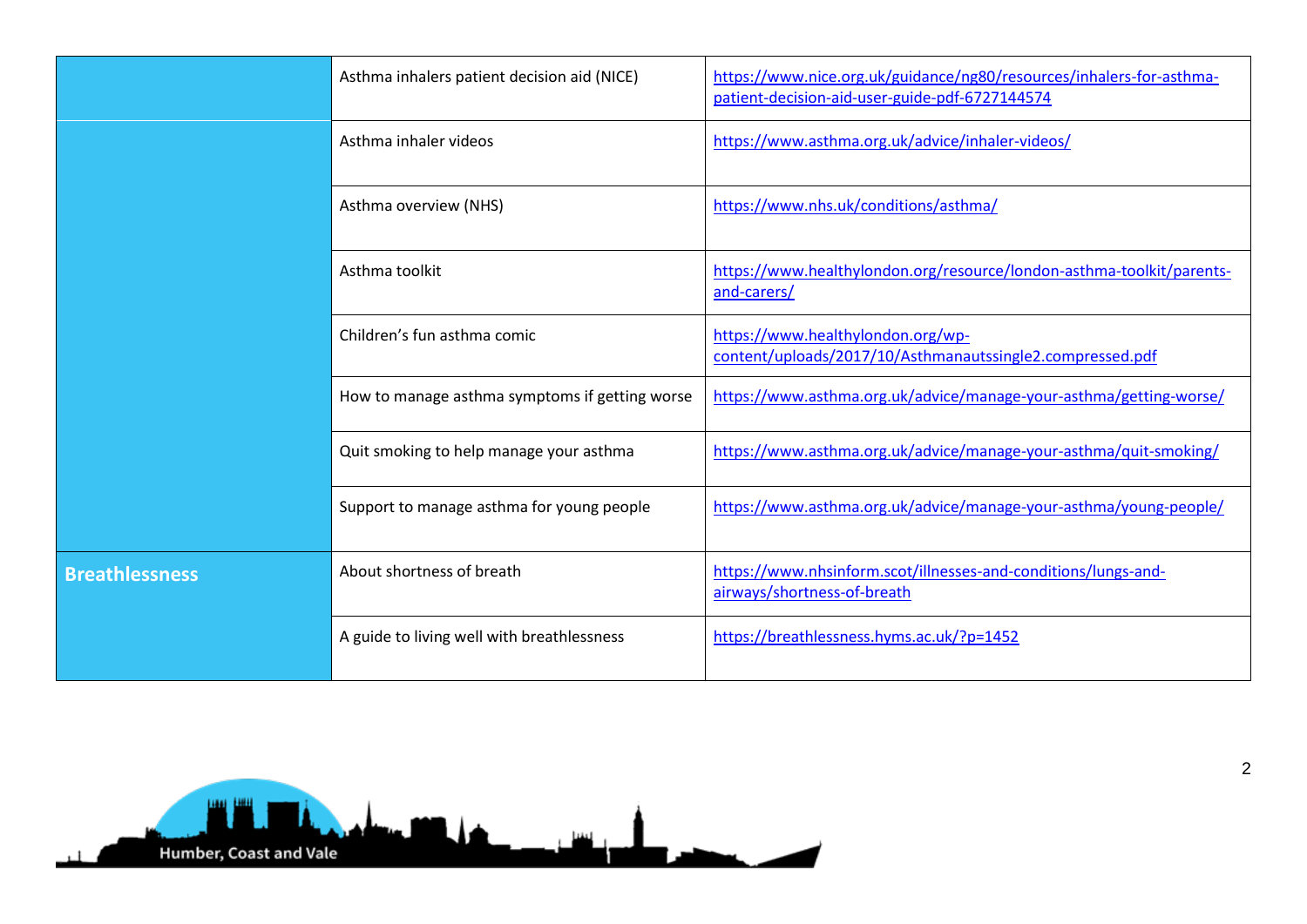|             | Breathlessness booklet (British Lung Foundation)                             | https://cdn.shopify.com/s/files/1/0221/4446/files/BK29 Breathlessness v2<br>downloadable pdf e8596d3c-47d8-4295-945b-<br>6e90f19787a5.pdf?16068504254750548401 |
|-------------|------------------------------------------------------------------------------|----------------------------------------------------------------------------------------------------------------------------------------------------------------|
|             | Managing breathlessness at home during COVID-<br>19                          | https://www.kcl.ac.uk/cicelysaunders/resources/khp-gp-breathlessness-<br>resource.pdf                                                                          |
|             | Managing breathlessness videos                                               | https://www.stchristophers.org.uk/videos/managing-breathlessness/                                                                                              |
|             | Support for your breathlessness (British Lung<br>Foundation)                 | https://www.blf.org.uk/support-for-you/breathlessness                                                                                                          |
|             | Support on how to manage breathlessness booklet<br>(British Lung Foundation) | https://www.blf.org.uk/support-for-you/breathlessness/how-to-manage-<br>breathlessness                                                                         |
|             | Supporting someone with breathlessness                                       | https://supporting-breathlessness.org.uk/                                                                                                                      |
| <b>COPD</b> | 6 tips for living well with COPD booklet (British<br>Lung Foundation)        | https://www.blf.org.uk/your-stories/6-tips-living-well-copd                                                                                                    |
|             | <b>COPD overview (NHS)</b>                                                   | https://www.nhs.uk/conditions/chronic-obstructive-pulmonary-disease-<br>$\text{copd}/$                                                                         |
|             | COPD patient passport (British Lung Foundation)                              | https://passport.blf.org.uk/                                                                                                                                   |
|             | COPD self-management pack and exercise<br>handbook (British Lung Foundation) | https://shop.blf.org.uk/collections/self-management-hcp/products/copd-<br>self-management-pack-hcp                                                             |

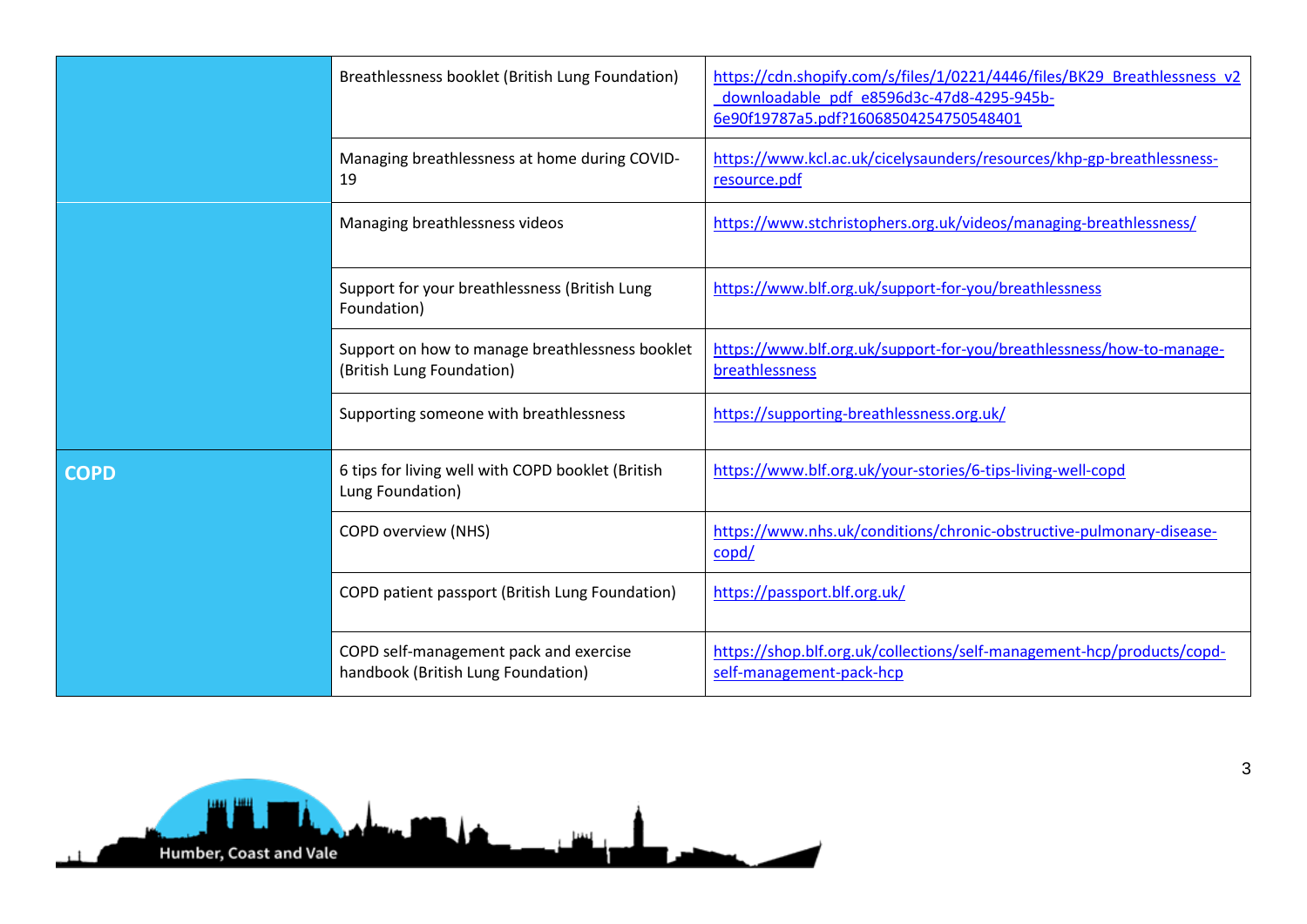|                    | COPD self-management plan (British Lung<br>Foundation)          | https://shop.blf.org.uk/collections/self-management-hcp/products/copd-<br>self-management-plan-hcp |
|--------------------|-----------------------------------------------------------------|----------------------------------------------------------------------------------------------------|
|                    | Know your COPD                                                  | https://www.hse.ie/eng/health/hl/living/copd/know-your-copd-.html                                  |
|                    | MyCOPD app information                                          | https://mymhealth.com/mycopd                                                                       |
|                    | Support with your COPD (British Lung Foundation)                | https://www.blf.org.uk/support-for-you/copd                                                        |
|                    | Understanding COPD information and patient<br>support resources | https://www.copdfoundation.org/What-is-COPD/Understanding-<br>COPD/What-is-COPD.aspx               |
|                    | What is COPD booklet (British Lung Foundation)                  | https://www.blf.org.uk/sites/default/files/BK2%20COPD%20v4%20downloa<br>dable%20PDF.pdf            |
| <b>Living Well</b> | British Lung Foundation social network                          | https://healthunlocked.com/blf                                                                     |
|                    | Flare-ups action plan (British Lung Foundation)                 | https://cdn.shopify.com/s/files/1/0221/4446/files/flare-<br>up plan.pdf?3858084738803025030        |
|                    | NHS stop smoking services to support you quit<br>smoking (NHS)  | https://www.nhs.uk/live-well/quit-smoking/nhs-stop-smoking-services-<br>help-you-quit/             |
|                    | Recording how you feel (British Lung Foundation)                | https://cdn.shopify.com/s/files/1/0221/4446/files/mood_diary.pdf?385808<br>4738803025030           |
|                    | Support in your area (British Lung Foundation)                  | https://www.blf.org.uk/support-in-your-area                                                        |
|                    | Support to stop smoking (British Lung Foundation)               | https://www.blf.org.uk/support-for-you/smoking                                                     |



4